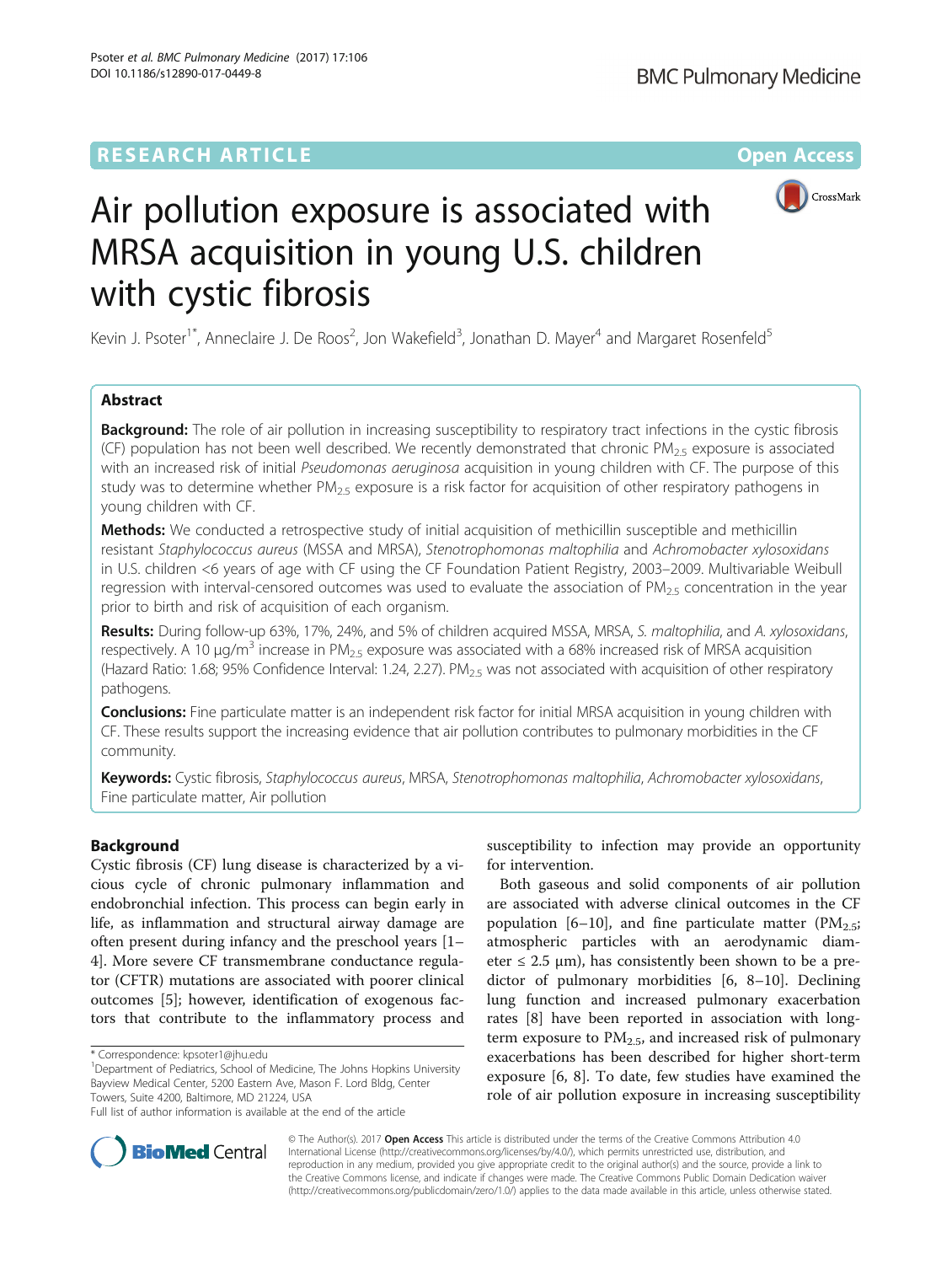to respiratory pathogens in CF patients [\[9](#page-7-0), [10](#page-7-0)]. We recently demonstrated that chronic  $PM_{2.5}$  exposure is associated with an increased risk of initial Pseudomonas aeruginosa acquisition in young children with CF [\[10](#page-7-0)]. The purpose of this study was to evaluate early life fine particulate matter exposure and risk of initial acquisition of other CF pathogens, including methicillin-susceptible Staphylococcus aureus (MSSA), methicillin-resistant Staphylococcus aureus (MRSA), Stenotrophomonas maltophilia, and Achromobacter xylosoxidans in the same population of young children with CF.

# Methods

#### Study population and setting

We performed a retrospective cohort study to evaluate the association between early life  $PM_{2.5}$  exposure and time to initial acquisition of commonly cultured bacteria from the respiratory tract of U.S. children  $\leq 6$  years of age with CF, including MSSA, MRSA, S. maltophilia, and A. xylosoxidans, using the U.S. Cystic Fibrosis Foundation National Patient Registry, 2003–2009. The registry contains detailed encounter-based information on individual-level demographic and disease characteristics for all patients treated at CF Foundation-accredited care centers [\[11\]](#page-7-0).

The study population consisted of all children residing in the lower 48 states born after December 31, 2002 and with a first encounter and respiratory culture recorded prior to 2 years of age. To evaluate incident pathogen acquisition, those children whose initial culture was positive for the pathogen of interest were excluded from that analysis. This study was approved by the Institutional Review Board of the University of Washington and the Cystic Fibrosis Foundation Registry Committee.

#### Particulate matter exposure

The primary exposure of interest was the mean annual concentration of  $PM_{2.5}$  in the calendar year prior to birth for each child. Year prior to birth was chosen because it captured  $PM_{2.5}$  exposure prior to disease onset and accounted for the known secular decline in U.S. air pollution levels that occurred during this time period.

Annual summary measures of  $PM<sub>2.5</sub>$  were obtained from the U.S. Environmental Protection Agency Air Quality System [\(https://www.epa.gov/aqs](https://www.epa.gov/aqs)), a national network of federally and locally funded air monitoring sites located throughout the U.S. Over the course of the study, 1574 monitoring stations came on-line and went off-line; only data from those monitors in operation for an entire year with no more than a 45-day gap between measurements, which ranged from 73% of monitors in 2003 to 81% in 2002 and 2007, were utilized for analyses.

Individual-level  $PM_{2.5}$  exposure for each child was assigned in the following manner. Initially, latitude and longitude coordinates for each of the monitoring stations were geocoded using ArcGIS 10.1 (ESRI, Redlands, CA). A similar procedure was then used to geocode each child's residence, taken as the centroid of the residential zip code at the time of entry into the registry. Individual-level  $PM_{2.5}$  exposure was assigned using 4 common  $PM_{2.5}$  exposure metrics. First,  $PM_{2.5}$  exposure was determined based on a nearest monitor approach in which the closest monitoring station (based on linear distance) was identified for each of the residential zip code centroids; the corresponding  $PM_{2.5}$  concentration of the monitor served as the individual-level exposure. Inverse distance weighting (IDW) procedures were then employed to estimate three  $PM_{2.5}$  exposures. For the IDW approach, exposure was estimated as the weighted value (based on an exponential decay model over distance) of  $PM_{2.5}$  concentrations of monitors located within 50, 30, and 10 miles of the residential zip code centroid. Individuals for whom no monitoring station was located within each of these distances were excluded from analyses. The primary  $PM_{2.5}$  exposure metric was based on the IDW within 30 miles, in accordance with the previously published CF literature [\[8](#page-7-0)–[10](#page-7-0)]; however, complete results for each metric are provided.

#### **Outcomes**

The primary outcomes were time to first positive culture for MSSA, MRSA, S. maltophilia, and A. xylosoxidans recorded in the registry. CF Foundation guidelines of care recommend quarterly (i.e., four times annually) respiratory cultures [\[12](#page-7-0)], typically obtained from oropharyngeal swabs in this young, non-expectorating population. Because the exact date of acquisition is not known with this surveillance approach, pathogen acquisition was defined as occurring in the interval between the date of previous negative culture (left hand endpoint) and the date of first positive respiratory culture (right hand endpoint).

#### Statistical analysis

Demographic and clinical characteristics were compared between children acquiring each pathogen and those that remained pathogen-free during follow-up using Student  $t$  tests with unequal variances for continuous variables and Chi square tests for categorical variables.

Multivariable Weibull regression with interval censored outcomes [\[13](#page-7-0)] was used to evaluate the association between mean annual  $PM_{2.5}$  concentration in the year prior to birth and time to first recorded positive culture for each pathogen. For each analysis, children entered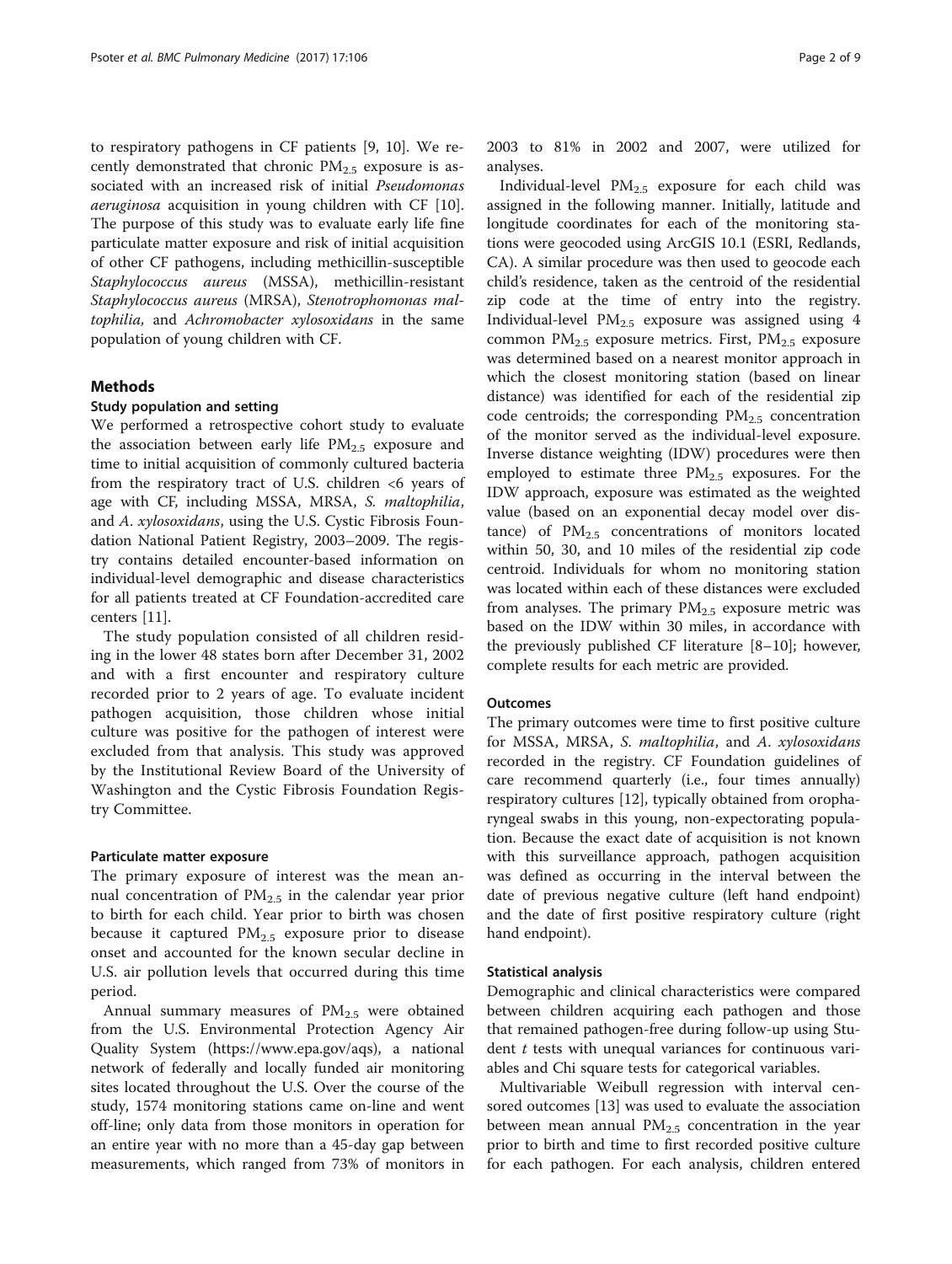the study upon first clinical encounter recorded in the registry. Subjects were right censored on the date of the last encounter prior to December 31, 2009 if they remained pathogen-free during follow-up. All analyses were adjusted a priori for the following potential confounders: sex, race (white vs. non-white), ethnicity (Hispanic vs. non-Hispanic), insurance status (any private insurance vs. no private insurance), urban/rural status using the Rural Urban Commuting Area coding Version 2.0 [[14\]](#page-7-0) (defined as urban, large rural, small rural, or isolated), age at diagnosis of CF, diagnosis by newborn screening, and CFTR functional class, defined as follows: Severe, both CFTR mutations result in minimal CFTR function (class 1, 2, or 3), including F508 del; Residual, at least one allele with a mutation resulting in partial CFTR function (class 4 or 5); Unclassified, both alleles with unknown functional class, or one allele with minimal CFTR function and the second with unknown functional class. Results of multivariable models are presented as hazard ratios (HR) and corresponding 95% confidence intervals (CI) for each 10  $\mu$ g/m<sup>3</sup> increase in  $PM_{2.5}$  exposure. A two-sided P value <0.05 was considered statistically significant. All analyses were performed using R (Version 3.0.2) [[15\]](#page-7-0).

# Results

A total of 4522 children in the CFF Registry were born after December 31, 2002 and had a first registry encounter and respiratory culture recorded prior to 2 years of age. Of these 3463 (77%) had  $PM_{2.5}$  data from the year prior to birth available from a monitoring station within 30 miles of the residence location and comprised the study population. The cohorts for each of the pathogens investigated varied slightly due to the inclusion of only incident cases (Fig. [1\)](#page-3-0). A total of 1885 of 3012 (63%) children acquired MSSA, 706 out of 4111 (17%) acquired MRSA; 992 of 4136 (24%) acquired S. maltophilia; and 201 of 4255 (5%) acquired A.  $xy$ loxidans while under study. The median time to initial acquisition amongst those who acquired these pathogens was 20 months (25th–75th percentiles: 13, 32 months), 30 months (25th–75th percentiles: 17, 46 months), 23 months (15, 37 months), and 34 months (20, 49 months), respectively.

Table [1](#page-4-0) compares the demographic and clinical characteristics of those children acquiring and remaining free of each organism during follow-up. Children acquiring each pathogen were more likely to have severe CFTR mutations and less likely to be diagnosed by newborn screening than those remaining pathogen-free. Children with any private insurance were less likely to acquire MRSA, S. maltophilia, and A. xylosoxidans compared to children with no private insurance. Males were more likely than females to acquire MSSA and A. xylosoxidans, while a greater proportion of Hispanic children acquired MRSA and A. xylosoxidans than did non-Hispanics.

Mean annual  $PM_{2.5}$  concentrations for the study population in the year prior to birth by acquisition status of each pathogen are presented in Table [2](#page-5-0). For all metrics of  $PM_{2.5}$  exposure and for each pathogen, children who had a positive culture during follow-up had a higher mean  $PM_{2,5}$  exposure in the year prior to birth compared to those that remained pathogen-free.

Results of the Weibull regression evaluating the association of  $PM_{2.5}$  exposure and risk of acquisition of respiratory pathogens are presented in Table [3](#page-6-0). For each 10 μg/m<sup>3</sup> increase in PM<sub>2.5</sub> exposure, there was a statistically significantly increased risk of MRSA acquisition (HR = 1.56; 95% CI: 1:13, 2.14). PM<sub>2.5</sub> exposure was not associated with increased risk of MSSA (HR = 0.97; 95% CI: 0.80, 1.17), S. maltophilia (HR = 1.28; 95% CI: 0.99, 1.66) or A. xylosoxidans (HR = 1.42; 95% CI: 0.78, 2.58) acquisition. Similar results were obtained in the analysis of the nearest monitor and IDW 50- and 10-mile  $PM_{2.5}$ metrics; however, in the nearest monitor  $PM<sub>2.5</sub>$  exposure analysis,  $PM_{2.5}$  was associated with an increased risk of S. maltophilia acquisition (HR =  $1.34$ ; 95% CI: 1.07, 1.68).

# **Discussion**

In this large, national cohort of U.S. CF patients <6 years of age,  $PM_{2.5}$  exposure was associated with an increased risk of initial acquisition of MRSA (but not of the other organisms we examined), with a 56% (95% CI: 13%, 114%) increased risk of MRSA acquisition for each 10 μg/m<sup>3</sup> increase in PM<sub>2.5</sub>. We recently reported a similar association between  $PM_{2.5}$  exposure and risk of initial P. aeruginosa acquisition in the same cohort, with a 24% (95% CI: 1–51%) increased risk of P. aeruginosa acquisition for each 10 μg/m<sup>3</sup> increase of  $PM_{2.5}$  in the year prior to birth, after adjustment for covariates [\[10](#page-7-0)]. Similarly, Collaco et al. [\[9](#page-7-0)] reported increased odds of P. aeruginosa prevalence (Odds Ratio [OR] for each 10 μg/  $m<sup>3</sup>$  increase in PM<sub>2.5</sub> = 1.12; 95% CI: 1.01, 1.23) among 677 patients in the U.S. CF Registry, employing the average  $PM_{2.5}$  exposure in 2006 based on the nearest monitor within 30 miles of residential zip code. Our findings suggest that air pollution is an independent risk factor for and may play a previously unrecognized role in respiratory colonization by MRSA and P. aeruginosa in the CF population.

Chronic infection with MRSA is associated with poorer clinical outcomes and survival in CF patients [[16](#page-7-0)–[18](#page-7-0)]. Of concern, MRSA prevalence among U.S. CF patients has increased steadily from 9% in 2002 to 27% in 2012 [\[19\]](#page-8-0). About 70% of MRSA isolates among children with CF in the US are "health care–associated" (SCCmec II) versus "community-associated" (SCCmec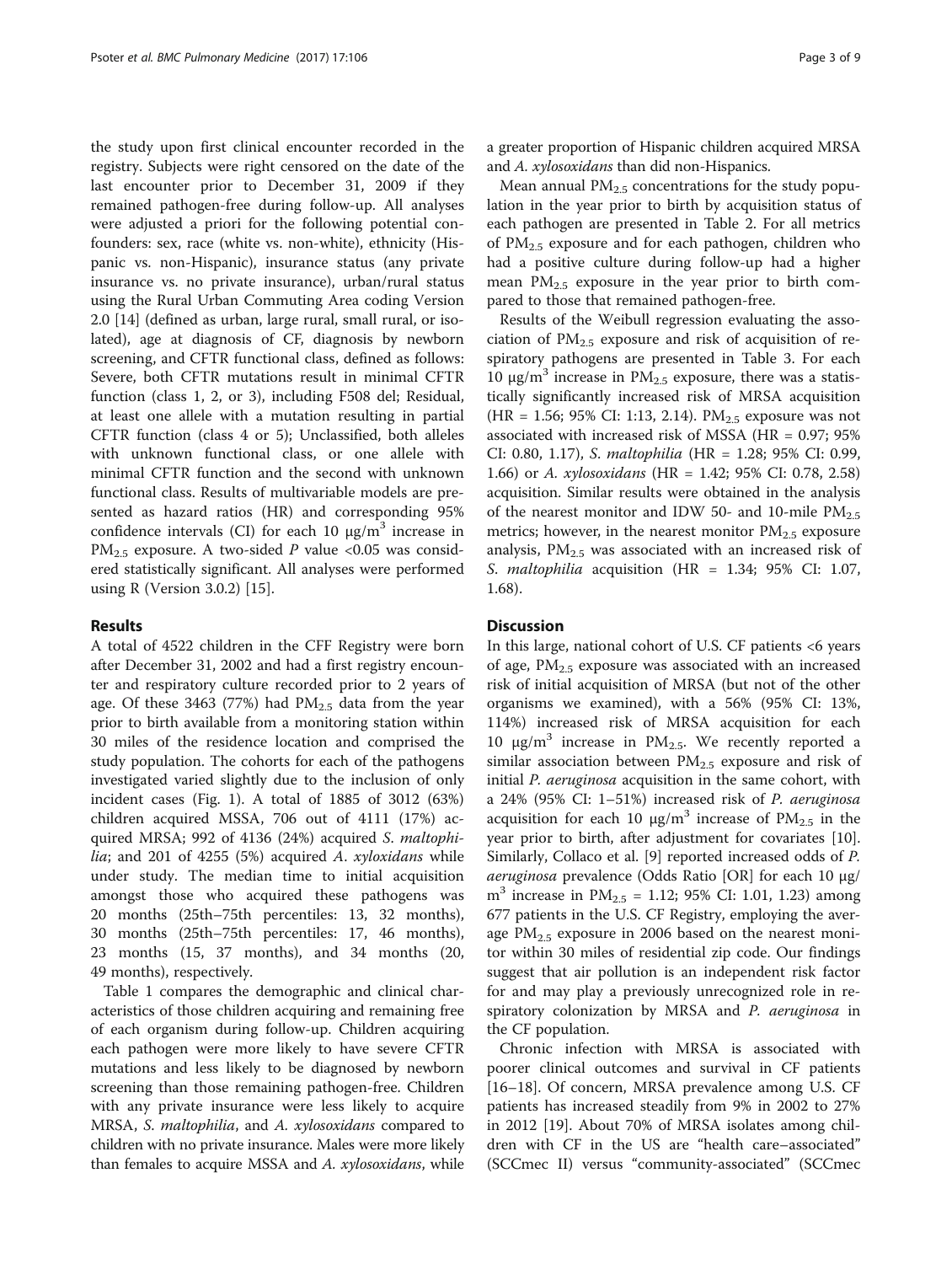<span id="page-3-0"></span>

IV) strains [[20](#page-8-0)], though the prevalence of SCCmecIV relative to SCCmecII strains has increased over the last decade. Known risk factors for MRSA acquisition in CF patients include colonization with P. aeruginosa [\[20](#page-8-0)], more frequent clinic visits [\[20](#page-8-0)] and higher mean ambient temperature [[21](#page-8-0)]. To our knowledge, the association of air pollution exposure and risk of MRSA acquisition has not previously been evaluated.

The mechanism by which exposure to  $PM<sub>2.5</sub>$  may increase the risk of MRSA acquisition among young CF patients deserves further exploration. As there are no data to suggest that components of air pollution directly increase exposure to MRSA or other pathogens, it seems more likely that adverse effects of  $PM<sub>2.5</sub>$  exposure on the CF airway increases susceptibility to MRSA infection. Limited in vitro studies exist regarding the biologic mechanisms by which exposure to fine particulate matter adversely affects the CF airway. Kamdar and colleagues demonstrated that  $PM_{2.5}$  increases oxidative stress and mitochondrial signaling-mediated apoptosis in CF human bronchial epithelial cells [[22\]](#page-8-0) which in turn could increase airway inflammation. Further, Geiser et al. demonstrated higher uptake of inhaled nanoparticles by alveolar epithelial cells and increased inflammatory response of CFTR mutant mice compared to wild type [[23\]](#page-8-0). The effects of gaseous air pollutants on the CF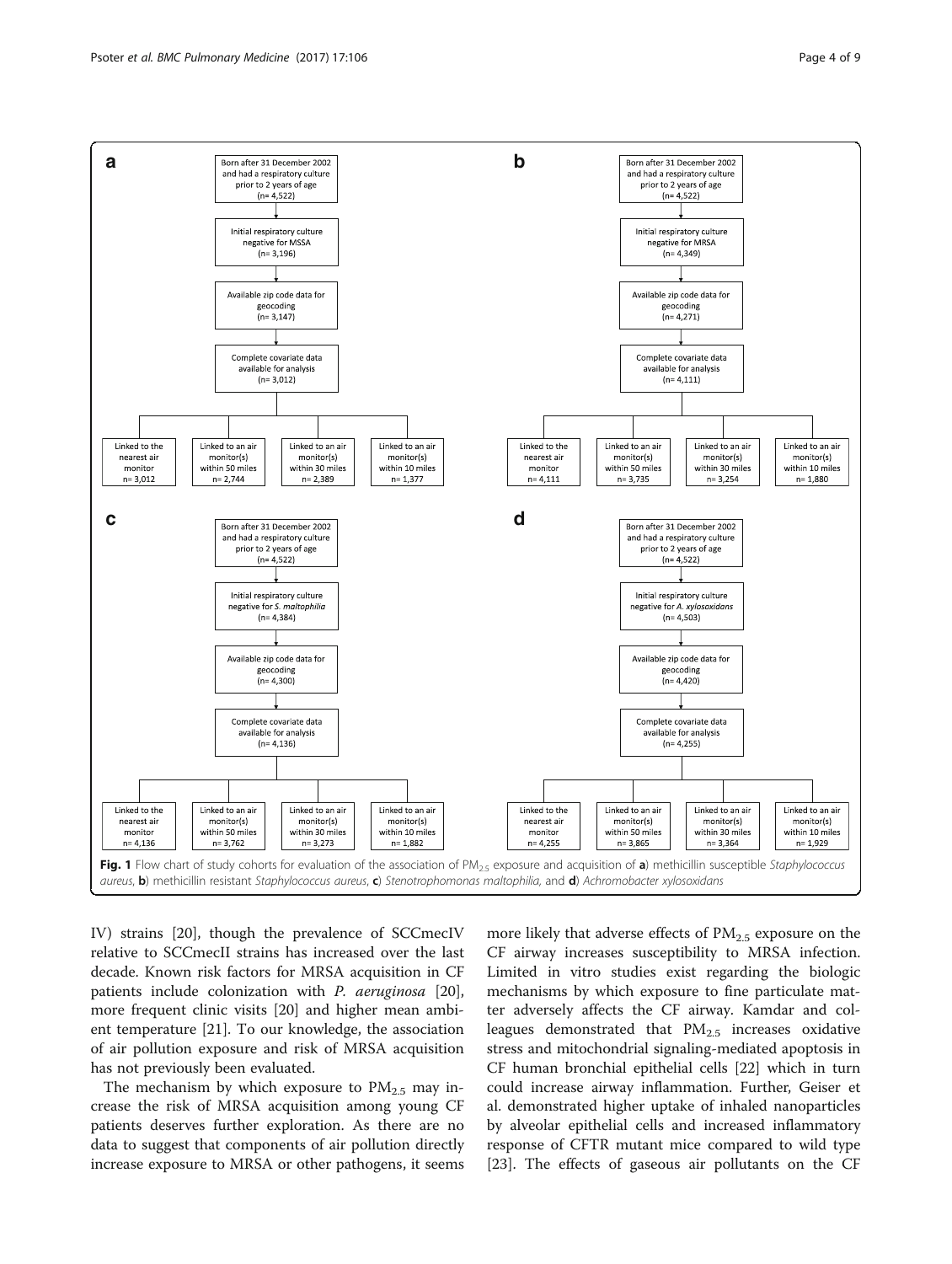|                                                                                                                                                                                     | Respiratory Pathogen     |                          |         |                         |                          |         |                         |                                                                                                                                                                                                                                                                                                                |         |                         |                          |                   |
|-------------------------------------------------------------------------------------------------------------------------------------------------------------------------------------|--------------------------|--------------------------|---------|-------------------------|--------------------------|---------|-------------------------|----------------------------------------------------------------------------------------------------------------------------------------------------------------------------------------------------------------------------------------------------------------------------------------------------------------|---------|-------------------------|--------------------------|-------------------|
|                                                                                                                                                                                     | MSSA                     |                          |         | MRSA                    |                          |         | S. maltophilia          |                                                                                                                                                                                                                                                                                                                |         | A. xylosoxidans         |                          |                   |
|                                                                                                                                                                                     | $(n = 1885)$<br>Acquired | $(p = 1127)$<br>Negative | P value | $(n = 706)$<br>Acquired | $(n = 3405)$<br>Negative | P value | Acquired<br>$(n = 992)$ | $(n = 3144)$<br>Negative                                                                                                                                                                                                                                                                                       | P value | Acquired<br>$(n = 201)$ | $(n = 4054)$<br>Negative | P value           |
| Male (%)                                                                                                                                                                            | 909 (48)                 | 589 (52)                 | 0.04    | 347 (49)                | 1731 (51)                | 0:4     | 502 (51)                | 1581 (50)                                                                                                                                                                                                                                                                                                      | 0.89    | 86 (43)                 | 2061 (51)                | 0.03              |
| White (%)                                                                                                                                                                           | 1750 (93)                | 1019 (90)                | 0.02    | 636 (90)                | 3134 (92)                | 0.10    | 913 (92)                | 2887 (92)                                                                                                                                                                                                                                                                                                      | 0.88    | 179 (89)                | 3726 (92)                | 0.19              |
| Hispanic (%)                                                                                                                                                                        | 201 (11)                 | 121(11)                  | 0.99    | 50 <sub>(7)</sub>       | 403 (12)                 | 0.01    | 124(13)                 | 327 (10)                                                                                                                                                                                                                                                                                                       | 0.07    | 35 (17)                 | 430 (11)                 | $-0.01$           |
| Any Private Insurance (%)                                                                                                                                                           | 984 (52)                 | 591 (52)                 | 0.93    | 301 (43)                | 1903 (56)                | 0.01    | 471 (47)                | 1721 (55)                                                                                                                                                                                                                                                                                                      | 0.01    | 79 (39)                 | 2174 (54)                | 0.07 <sub>0</sub> |
| Age at diagnosis, months,<br>mean (SD)                                                                                                                                              | 2.5 (4.3)                | 2.2(4.3)                 | 0.12    | 2.7(4.3)                | 23 (42)                  | 0.66    | 2.5 (4.2)               | 2.4(4.3)                                                                                                                                                                                                                                                                                                       | 0.26    | 3.2 (4.8)               | 2.4(4.2)                 | 0.03              |
| Identified by newborn<br>screening (%)                                                                                                                                              | 663 (35)                 | 611 (54)                 | 1000    | 213 (30)                | 1555 (46)                | 0.01    | 358 (36)                | 1414 (45)                                                                                                                                                                                                                                                                                                      | $-0.01$ | 68 (34)                 | 1756 (43)                | $500 - 70$        |
| CFTR functional class <sup>ª</sup> (%)                                                                                                                                              |                          |                          |         |                         |                          |         |                         |                                                                                                                                                                                                                                                                                                                |         |                         |                          |                   |
| Severe                                                                                                                                                                              | 1275 (68)                | 714 (63)                 | 0.04    | 514(73)                 | 2148 (63)                | 0.01    | 695 (70)                | 1991 (63)                                                                                                                                                                                                                                                                                                      | 0.01    | 134 (67)                | 2638 (65)                | 0.03              |
| Residual                                                                                                                                                                            | 156 (8)                  | 116(10)                  |         | 45 (6)                  | 328 (10)                 |         | 60(6)                   | 315 (10)                                                                                                                                                                                                                                                                                                       |         | $\frac{4}{8}$           | 373 (9)                  |                   |
| Unclassified                                                                                                                                                                        | 454 (24)                 | 297 (26)                 |         | 147 (21)                | 929 (27)                 |         | 237 (24)                | 838 (27)                                                                                                                                                                                                                                                                                                       |         | 59 (29)                 | 1043 (26)                |                   |
| Data given as No. (%) unless otherwise indicated, MSSA methicillin<br><sup>a</sup> CFTR Mutation class is defined as follows: Severe, includes childr<br>Achromobacter xylosoxidans |                          |                          |         |                         |                          |         |                         | en in which both CFTR allele mutations result in minimal CFTR function (class 1, 2, or 3), including F508 del; Residual, children for which at least one<br>susceptible Staphylococcus aureus, MRSA methicillin resistant Staphylococcus aureus, S maltophilia, Stenotrophomonas maltophilia, A. xylosoxidans, |         |                         |                          |                   |
| allele with a mutation resulting in partial CFTR function is present<br>functional class                                                                                            |                          |                          |         |                         |                          |         |                         | (class 4 or 5); Unclassified, both alleles with unknown functional class, or one allele with minimal CFTR function and the second with unknown                                                                                                                                                                 |         |                         |                          |                   |

<span id="page-4-0"></span>

Table 1 Demographic and clinical characteristics of young children with cystic fibrosis by pathogen acquisition status, 2003–2009

Table 1 Demographic and clinical characteristics of young children with cystic fibrosis by pathogen acquisition status, 2003-2009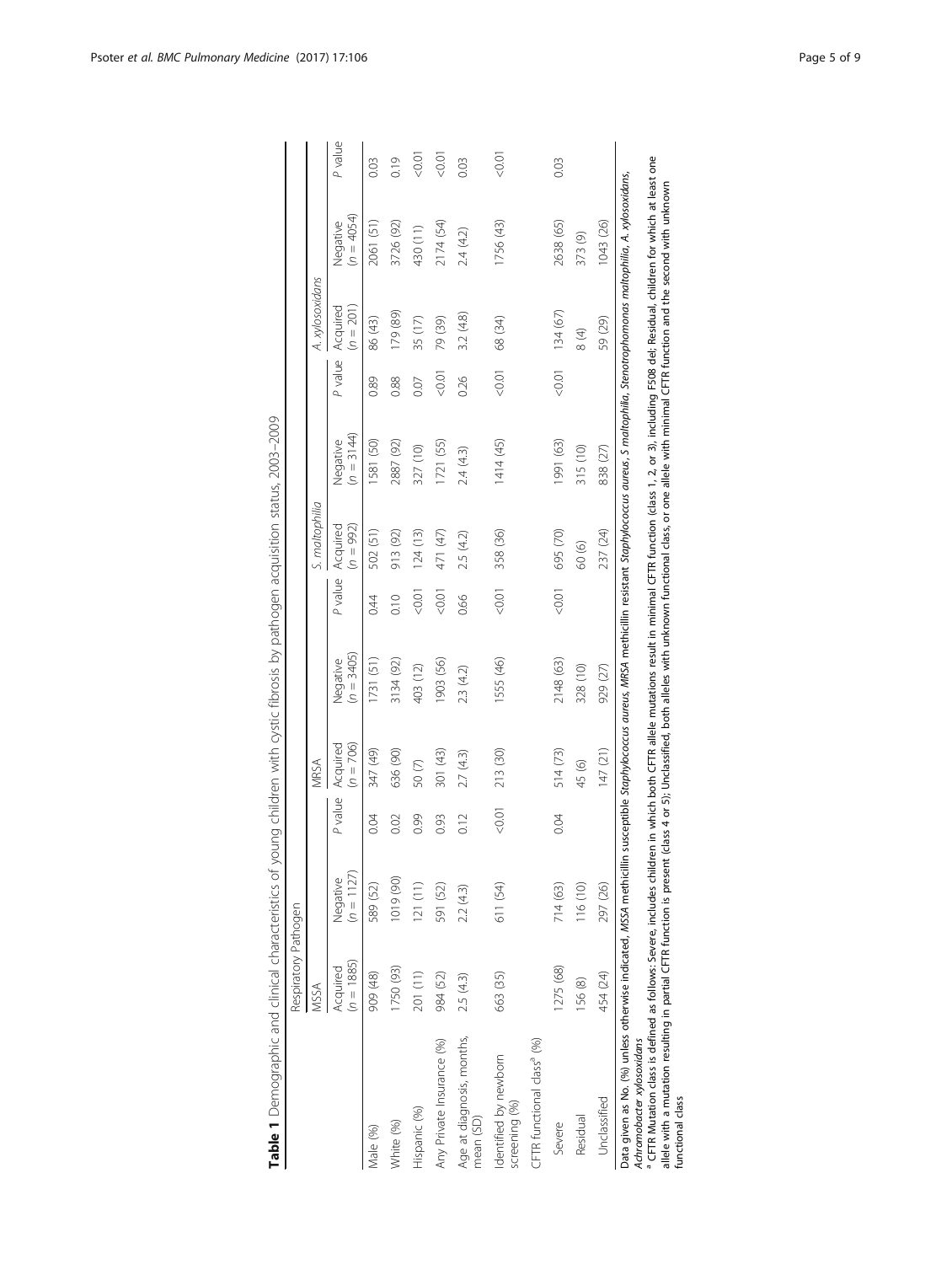|                                                                                                                                                                                                                                                                                                                                                                                                                                                                                                                                                                                                | Respiratory Pathogen |                                                    |                                                                                                                                                |              |              |                                           |                |                                                                                            |          |                                                                                                                                                                |              |              |
|------------------------------------------------------------------------------------------------------------------------------------------------------------------------------------------------------------------------------------------------------------------------------------------------------------------------------------------------------------------------------------------------------------------------------------------------------------------------------------------------------------------------------------------------------------------------------------------------|----------------------|----------------------------------------------------|------------------------------------------------------------------------------------------------------------------------------------------------|--------------|--------------|-------------------------------------------|----------------|--------------------------------------------------------------------------------------------|----------|----------------------------------------------------------------------------------------------------------------------------------------------------------------|--------------|--------------|
|                                                                                                                                                                                                                                                                                                                                                                                                                                                                                                                                                                                                | MSSA                 |                                                    |                                                                                                                                                | MRSA         |              |                                           | S. maltophilia |                                                                                            |          | A. xylosoxidans                                                                                                                                                |              |              |
|                                                                                                                                                                                                                                                                                                                                                                                                                                                                                                                                                                                                | Overall              | Acquired                                           | Negative                                                                                                                                       | Overall      | Acquired     | Negative                                  | <b>Dverall</b> | Acquired                                                                                   | Negative | Overall                                                                                                                                                        | Acquired     | Negative     |
| PM2.5 Metric                                                                                                                                                                                                                                                                                                                                                                                                                                                                                                                                                                                   |                      |                                                    |                                                                                                                                                |              |              |                                           |                |                                                                                            |          |                                                                                                                                                                |              |              |
| Nearest monitor <sup>a</sup>                                                                                                                                                                                                                                                                                                                                                                                                                                                                                                                                                                   |                      | $12.04$ $(2.75)$ $12.20$ $(2.77)$ $11.77$ $(2.71)$ |                                                                                                                                                |              |              |                                           |                | 12.06 (2.79) 12.55 (2.62) 11.95 (2.81) 12.06 (2.78) 12.46 (2.67) 11.94 (2.81) 12.06 (2.78) |          |                                                                                                                                                                | 12.65 (2.48) | 12.03 (2.79) |
| IDW: 50 miles <sup>b</sup>                                                                                                                                                                                                                                                                                                                                                                                                                                                                                                                                                                     | 12.27 (2.58)         | 12.45 (2.60)                                       | 11.99 (2.52)                                                                                                                                   | 12.27 (2.60) | 12.83 (2.39) | 12.15 (2.63)                              |                | $12.27(2.60)$ $12.65(2.48)$ $12.16(2.63)$                                                  |          | 12.28 (2.60)                                                                                                                                                   | 12.86 (2.30) | 12.25 (2.61) |
| IDW: 30 miles <sup>c</sup>                                                                                                                                                                                                                                                                                                                                                                                                                                                                                                                                                                     |                      | 12.29 (2.66) 12.46 (2.68)                          | 12.01 (2.59)                                                                                                                                   | 12.31 (2.68) |              | $12.85(2.50)$ $12.21(2.70)$ $12.31(2.68)$ |                |                                                                                            |          | $12.69$ $(2.55)$ $12.19$ $(2.71)$ $12.32$ $(2.67)$                                                                                                             | 12.95 (2.40) | 12.29 (2.40) |
| IDW: 10 miles <sup>d</sup>                                                                                                                                                                                                                                                                                                                                                                                                                                                                                                                                                                     |                      |                                                    | 12.26 (2.76) 12.40 (2.79) 12.04 (2.69) 12.96 (2.71) 12.96 (2.73) 12.90 (2.80) 12.64 (2.71) 12.20 (2.82) 12.29 (2.80) 13.08 (2.50) 12.29 (2.81) |              |              |                                           |                |                                                                                            |          |                                                                                                                                                                |              |              |
| $^3$ Subjects with available PM <sub>2.5</sub> data (nearest monitor), by respiratory pathogen: MSSA ( $n = 3012$ ), MRSA ( $n = 4111$ ), S. maltophilia ( $n = 4136$ ) and A. xylosoxidans ( $n = 4255$ )<br><sup>n</sup> Subjects with available PM, <sub>s</sub> data (IDW: 50 miles), by respiratory pathogen: MSSA ( <i>n</i> = 2744), MRSA ( <i>n</i> = 3735), <i>S. moltophilio</i> ( <i>n</i> = 3762) and A. xylosoxidans ( <i>n</i> = 3865)<br>MSSA methicillin susceptible Staphylococcus aureus, MRSA methicillin<br>≤2.5 µm in aerodynamic diameter, IDW inverse distance weighted |                      |                                                    |                                                                                                                                                |              |              |                                           |                |                                                                                            |          | resistant Staphylococcus aureus, S maltophilia, Stenotrophomonas maltophilia, A xylosoxidans, Achromobacter xylosoxidans, PM <sub>2.5</sub> particulate matter |              |              |

<span id="page-5-0"></span>

| in an ind but limin in<br>) > > > = > = > > > > -                          | i                                                    |  |
|----------------------------------------------------------------------------|------------------------------------------------------|--|
|                                                                            | j<br>$20 - 24 - 4$                                   |  |
|                                                                            | きここ こうい いい<br>j                                      |  |
|                                                                            |                                                      |  |
|                                                                            |                                                      |  |
|                                                                            | $\frac{1}{2}$                                        |  |
|                                                                            |                                                      |  |
| controversion charge is interestingly interestingly controvers in the form | いろいろ こうしょう アンスクラン アンスト・アン アニン アニンクチアクショック            |  |
|                                                                            |                                                      |  |
|                                                                            | $\frac{1}{2}$                                        |  |
|                                                                            |                                                      |  |
|                                                                            | )<br>)<br>)<br>)<br>)                                |  |
|                                                                            | うろうみん りこうそこう りこりりりりつご<br>うっちょう                       |  |
|                                                                            |                                                      |  |
|                                                                            | $-20.001$                                            |  |
|                                                                            |                                                      |  |
| j<br>r of DN                                                               | į                                                    |  |
| .<br>.<br>.<br>.                                                           | <b>.Company Company Company Company Company</b><br>j |  |
|                                                                            | J<br>ׅ֬֝֓<br>ì                                       |  |
|                                                                            | こくらく<br>;<br>נ                                       |  |
| able 2 Mean and standard de                                                | ļ<br>)<br>J                                          |  |
|                                                                            |                                                      |  |

 $^{\rm b}$  Subjects with available PM $_{2.5}$  data (IDW: 50 miles), by respiratory pathogen: MSSA (n = 2744), MRSA (n = 3735), S. maltophilia (n = 3762) and A. xylosoxidans (n = 3865)

u τ  $^{\circ}$  Subjects with available PM $_{2.5}$  data (IDW: 30 miles), by respiratory pathogen: MSSA (n = 2389), MRSA (n = 2254), S. maltophilia (n = 3273) and A. xylosoxidans (n = 3364)  $^\circ$  Subjects with available PM $_{2.5}$  data (IDW: 10 miles), by respiratory pathogen: MSSA (n = 1377), MRSA (n = 1880), S. maltophilia (n = 1882) and A. xylosoxidans (n = 1929)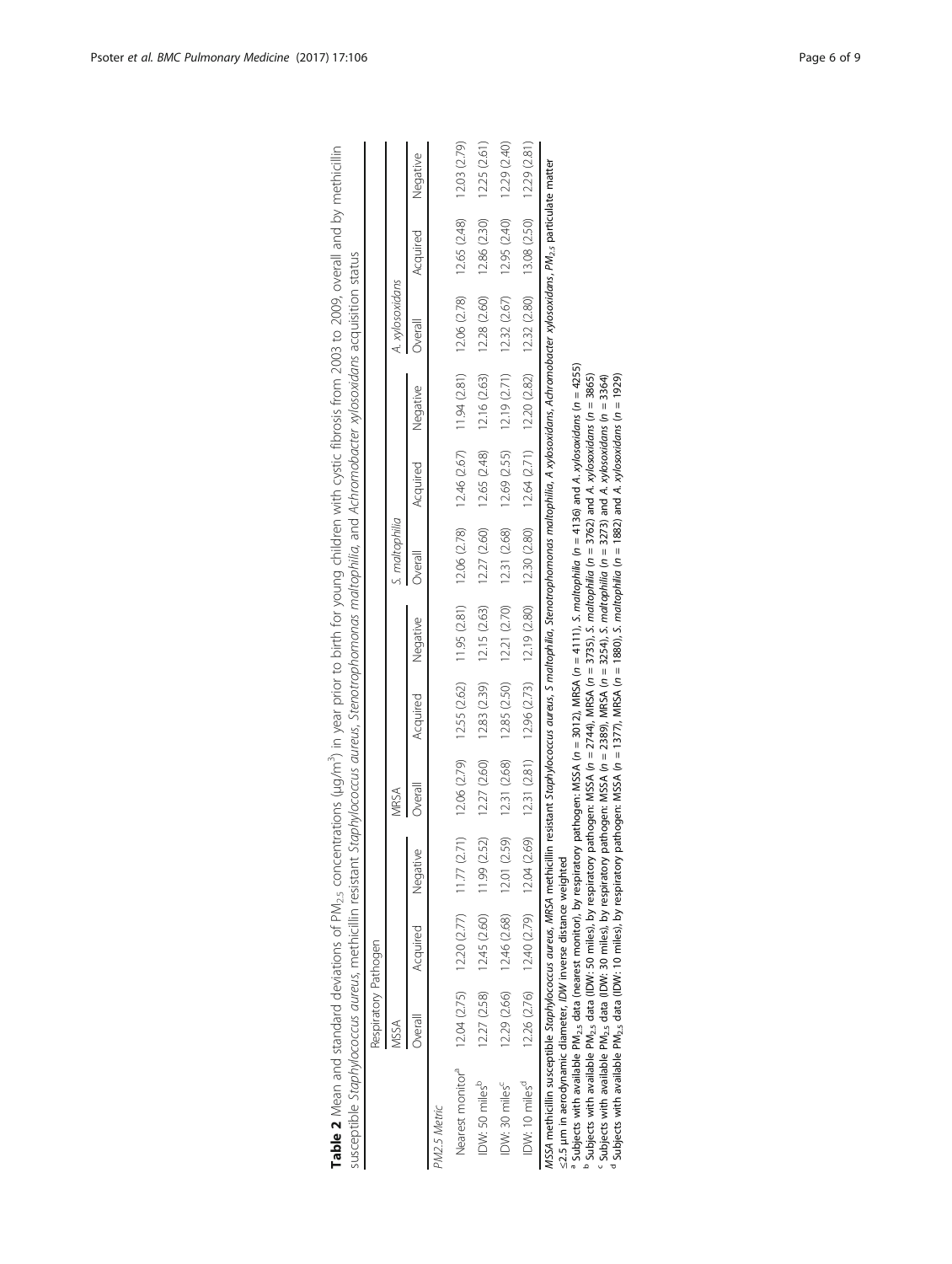<span id="page-6-0"></span>

| <b>Table 3</b> Results of multivariable Weibull regression with interval censored outcomes <sup>1</sup> evaluating the association of PM <sub>2.5</sub> exposure |
|------------------------------------------------------------------------------------------------------------------------------------------------------------------|
| and time to methicillin susceptible Staphylococcus aureus, methicillin resistant Staphylococcus aureus, Stenotrophomonas maltophilia,                            |
| and Achromobacter xylosoxidans acquisition for young children with cystic fibrosis, 2003–2009                                                                    |

| $PM_{2.5}$ metric |                       |                     |                     |                   |
|-------------------|-----------------------|---------------------|---------------------|-------------------|
|                   | Nearest monitor       | IDW: 50 miles       | IDW: 30 miles       | IDW: 10 miles     |
|                   | HR (95% CI)           | HR (95% CI)         | HR (95% CI)         | HR (95% CI)       |
| <b>MSSA</b>       | $0.91$ $(0.77, 1.08)$ | 0.93(0.77, 1.13)    | 0.97(0.80, 1.17)    | 0.90(0.71, 1.15)  |
| <b>MRSA</b>       | 1.48 (1.14, 1.93)     | $1.68$ (1.24, 2.27) | $1.56$ (1.13, 2.14) | 1.78 (1.17, 2.69) |
| S. maltophilia    | 1.34 (1.07, 1.68)     | 1.30 (1.00, 1.65)   | 1.28 (0.99, 1.66)   | 1.10(0.79, 1.53)  |
| A. xylosoxidans   | 1.48 (0.91, 2.41)     | 1.44 (0.83, 2.53)   | 1.42 (0.78, 2.58)   | 1.51 (0.68, 3.34) |

PM<sub>2.5</sub> particulate matter ≤2.5 µm in aerodynamic diameter, IDW inverse distance weighted, HR hazard ratio, CI confidence interval, MSSA methicillin susceptible Staphylococcus aureus, MRSA methicillin resistant Staphylococcus aureus, S maltophilia Stenotrophomonas maltophilia, A xylosoxidans, Achromobacter xylosoxidans <sup>1</sup>All regression models were adjusted for: sex, race, ethnicity, insurance status, rural urban commuting area, diagnosis by newborn screening, age at diagnosis of CF, and CFTR mutation class. Results of regression models reflect the hazard ratio associated with a 10  $\mu$ g/m<sup>3</sup> increase in PM<sub>2.5</sub> exposure. Hazard ratios that are significantly different from 1.00 ( $P < 0.05$ ) are in italics

airway are less well understood; however, increased ozone levels have been shown to downregulate CFTR function in human bronchial epithelial cells [[24\]](#page-8-0).

Similarly, epidemiological studies have demonstrated adverse clinical outcomes associated with short and long-term air pollution exposure among CF patients, as well as for specific constituents of air pollution. In the first such investigation, utilizing the U.S. CF Registry, Goss, et al. [\[8](#page-7-0)] reported increased pulmonary exacerbations associated with the long term exposure to  $PM_{10}$ ,  $PM_{2.5}$  and ozone, with declining lung function and  $FEV_1$ associated with increased  $PM_{2.5}$  exposure. Subsequently, Goeminne, et al. [[6\]](#page-7-0) conducted a case-crossover study in a cohort of Belgium CF patients and reported that shortterm exposure to  $PM_{10}$  (OR = 1.04; 95% CI: 1.00–1.08), ozone (OR = 1.11;  $95\%$  CI: 1.05–1.17) and NO<sub>2</sub> (OR = 1.03; 95% CI: 1.00–1.07) were associated with increased risk of pulmonary exacerbations. Farhat, et al. reported an increased risk of pulmonary exacerbation with a two-day lagged ozone exposure (Relative Risk = 1.86; 95% CI, 1.14–3.02) in a longitudinal analysis of Brazilian CF patients in a metropolitan city [\[7](#page-7-0)]. However, Jassel, et al. reported no association of  $PM_{2.5}$ , ozone or proximity to major road ways and frequency of pulmonary exacerbations in a cohort of 145 children with CF [[25](#page-8-0)].

In the general population, prenatal exposure to air pollution is a risk factor for low birth weight [\[26, 27\]](#page-8-0), which in turn is a risk factor for adverse respiratory outcomes in early childhood [\[28](#page-8-0)]. In addition, post-natal air pollution exposure has been associated with an increased risk of bronchiolitis and recurrent wheeze in infants and young children [\[29](#page-8-0), [30](#page-8-0)]. Our findings of increased risk of MRSA acquisition in CF patients may be in part mediated by these same risk factors, particularly since  $PM_{2.5}$ exposure was measured in the year prior to birth.

Environmental factors are associated with approximately 50% of the population variability in lung function [[31\]](#page-8-0) and *P. aeruginosa* acquisition [[32\]](#page-8-0) in CF patients. Many of the CF-related pathogens are naturally

occurring in the environment, although few studies have investigated specific environmental factors that may contribute to pathogen acquisition [\[33\]](#page-8-0). P. aeruginosa is the most widely studied CF-related bacterium with seasonal variations in acquisition [[34\]](#page-8-0) and differential geographic residual relative risk [[13\]](#page-7-0) reported. These same factors may contribute to MRSA acquisition in CF patients.

Strengths of the present investigation include the large, national cohort with regular respiratory culture results. There are also several limitations. First, available  $PM_{2.5}$ data was limited to outdoor exposure. Therefore, evaluation of cumulative exposure to  $PM_{2.5}$  including indoor air pollution was not possible. Similarly, the gaseous components of air pollution (e.g. ozone and nitrous oxides) as well as coarse particulate matter  $(PM_{2.5-10})$ , were not considered. Second,  $PM<sub>2.5</sub>$  exposure was based upon a nearest monitor approach rather than monitoring at the patient's residence, which may have resulted in misclassification of  $PM_{2.5}$  exposure. Furthermore, as air pollution exposure was determined in the calendar year prior to birth, change in zip code of residence during follow-up may not accurately represent long-term  $PM_{2.5}$ exposure. Third, information on environmental tobacco smoke exposure, preterm birth/low birth weight, or maternal occupational exposures, potentially important variables, were not available. Fourth, information on MRSA strains (SCCmec type or Panton Valentine Leukocidin status) was unavailable so we were not able to distinguish community vs. healthcare associated strains. It is possible that the risk of MRSA acquisition associated with  $PM_{2.5}$  exposure may differ by subtypes. Finally, respiratory cultures were performed primarily on oropharyngeal swabs in the non-expectorating young cohort. The specificity and, even more, the sensitivity of oropharyngeal cultures in comparison to lower respiratory samples is limited [[35\]](#page-8-0); results of this study may not be generalizable to lower airway colonization. Nonetheless, oropharyngeal swabs are standard of care for assessment of respiratory cultures in pre-expectorating patients in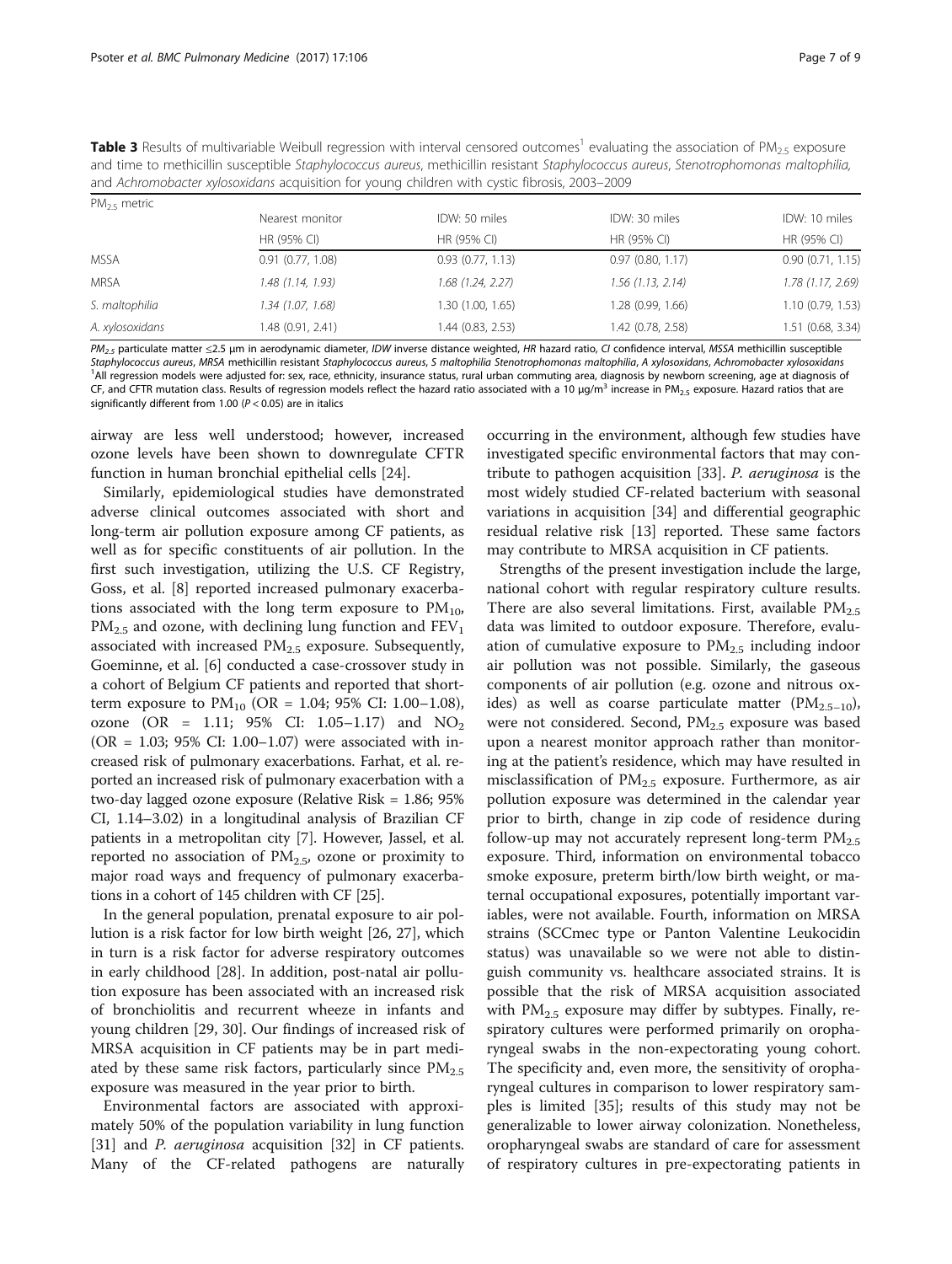<span id="page-7-0"></span>the U.S., and acquisition of pathogens in the upper airway is generally considered an important clinical outcome.

# Conclusions

In conclusion, increasing levels of exposure to fine particulate matter was found to be a risk factor for initial MRSA acquisition in young children with CF. These results further strengthen the growing evidence that increased levels of air pollution are associated with adverse outcomes in the CF population. Additional studies that investigate the impact of air pollution on other CF-related outcomes in young children are recommended. Given the morbidity associated with CF chronic respiratory infections and lack of strategies available to patients to prevent them, future studies that can elucidate other risk factors for these infections are needed.

#### Abbreviations

A. xylosoxidans: Achromobacter xylosoxidans; CF: cystic fibrosis; CFTR: cystic fibrosis transmembrane conductance regulator; CI: confidence interval; FEV<sub>1</sub>: forced expiratory volume in one second; HR: hazard ratio; IDW: inverse distance weighted; MRSA: methicillin-resistant Staphylococcus aureus; MSSA: methicillin-susceptible Staphylococcus aureus; NO<sub>2</sub>: nitrogen dioxide; OR: odds ratio; P. aeruginosa: Pseudomonas aeruginosa; PM<sub>10</sub>: particulate matter ≤10 μm in aerodynamic diameter; PM2.5: particulate matter ≤2.5 μm in aerodynamic diameter; S. maltophilia: Stenotrophomonas maltophilia; SD: standard deviation

#### Acknowledgements

The authors would like to thank the Cystic Fibrosis Foundation for the use of CF Foundation Patient Registry data to conduct this study. Additionally, we would like to thank the patients, care providers, and clinic coordinators at CF Centers throughout the United States for their contributions to the CF Foundation Patient Registry.

#### Funding

No funding was received at any stage for this study.

#### Availability of data and materials

The data that support the findings of this study are available from the Cystic Fibrosis Foundation but restrictions apply to the availability of these data, which were used under license for the current study, and so are not publicly available.

#### Authors' contributions

All of the authors had access to the full dataset (including the statistical reports and tables) and take responsibility for the integrity of the data and the accuracy of the data analysis. KJP, AJD, JW, JDM, MR conceived and designed the study. KJP and MR collected the data and KJP analyzed the data. KJP, AJD, JW, JDM, MR interpreted the data. KJP and MR wrote the first draft of the paper. KJP, AJD, JW, JDM, MR reviewed and approved the final report.

#### Ethics approval and consent to participate

This study was approved by the institutional review board at the University of Washington and the Cystic Fibrosis Foundation Registry Committee. Informed consent is provided to participate in the registry by participants and/or their legal guardians.

#### Consent for publication

Not applicable

# Competing interests

The authors declare that they have no competing interests.

### Publisher's Note

Springer Nature remains neutral with regard to jurisdictional claims in published maps and institutional affiliations.

#### Author details

<sup>1</sup>Department of Pediatrics, School of Medicine, The Johns Hopkins University Bayview Medical Center, 5200 Eastern Ave, Mason F. Lord Bldg, Center Towers, Suite 4200, Baltimore, MD 21224, USA. <sup>2</sup>Department of Environmental and Occupational Health, Drexel University School of Public Health, Philadelphia, PA, USA. <sup>3</sup>Departments of Biostatistics and Statistics University of Washington, Seattle, WA, USA. <sup>4</sup>Departments of Epidemiology Geography, Global Health, Medicine (Allergy and Infectious Diseases), Family Medicine, and Health Services, University of Washington, Seattle, WA, USA. 5 Division of Pulmonary Medicine, University of Washington School of Medicine, Seattle, WA, USA.

# Received: 23 December 2016 Accepted: 19 July 2017

#### References

- 1. Long FR, Williams RS, Adler BH, Castile RG. Comparison of quiet breathing and controlled ventilation in the high-resolution CT assessment of airway disease in infants with cystic fibrosis. Pediatr Radiol. 2005;35:1075–80.
- 2. Long FR, Williams RS, Castile RG. Structural airway abnormalities in infants and young children with cystic fibrosis. J Pediatr. 2004;144:154–61.
- 3. Martinez TM, Llapur CJ, Williams TH, Coates C, Gunderman R, Cohen MD, et al. High-resolution computed tomography imaging of airway disease in infants with cystic fibrosis. Am J Respir Crit Care Med. 2005;172:1133–8.
- 4. Hoo AF, Thia LP, Nguyen TT, Bush A, Chudleigh J, Lum S, et al. Lung function is abnormal in 3-month-old infants with cystic fibrosis diagnosed by newborn screening. Thorax. 2012;67:874–81.
- 5. Mott LS, Park J, Murray CP, Gangell CL, de Klerk NH, Robinson PJ, et al. Progression of early structural lung disease in young children with cystic fibrosis assessed using CT. Thorax. 2012;67:509–16.
- 6. Goeminne PC, Kicinski M, Vermeulen F, Fierens F, De Boeck K, Nemery B, et al. Impact of air pollution on cystic fibrosis pulmonary exacerbations: a casecrossover analysis. Chest. 2013;143:946–54.
- 7. Farhat SC, Almeida MB, Silva-Filho LV, Farhat J, Rodrigues JC, Braga AL. Ozone is associated with an increased risk of respiratory exacerbations in patients with cystic fibrosis. Chest. 2013;144:1186–92.
- 8. Goss CH, Newsom SA, Schildcrout JS, Sheppard L, Kaufman JD. Effect of ambient air pollution on pulmonary exacerbations and lung function in cystic fibrosis. Am J Respir Crit Care Med. 2004;169:816–21.
- 9. Collaco JM, McGready J, Green DM, Naughton KM, Watson CP, Shields T, et al. Effect of temperature on cystic fibrosis lung disease and infections: a replicated cohort study. PLoS One. 2011;6:e27784.
- 10. Psoter KJ, De Roos AJ, Mayer JD, Kaufman JD, Wakefield J, Rosenfeld M. Fine particulate matter exposure and initial Pseudomonas Aeruginosa acquisition in cystic fibrosis. Ann Am Thorac Soc. 2015;12:385–91.
- 11. Knapp EA, Fink AK, Goss CH, Sewall A, Ostrenga J, Dowd C, et al. The Cystic Fibrosis Foundation patient registry. Design and methods of a National Observational Disease Registry. Ann Am Thorac Soc. 2016;13:1173–9.
- 12. Cystic Fibrosis Foundation, Borowitz D, Robinson KA, Rosenfeld M, Davis SD, Sabadosa KA, et al. Cystic Fibrosis Foundation evidence-based guidelines for management of infants with cystic fibrosis. J Pediatr. 2009;155:S73–93.
- 13. Psoter KJ, Rosenfeld M, De Roos AJ, Mayer JD, Wakefield J. Differential geographical risk of initial Pseudomonas Aeruginosa acquisition in young US children with cystic fibrosis. Am J Epidemiol. 2014;179:1503–13.
- 14. WWAeMI Rural Health Research Center. [http://depts.washington.edu/](http://depts.washington.edu/uwruca/ruca-data.php) [uwruca/ruca-data.php](http://depts.washington.edu/uwruca/ruca-data.php). Accessed 14 May 2017.
- 15. R Development Core Team. R: a language and environment for statistical computing. Vienna: R Foundation for Statistical Computing; 2017. p. 16.
- 16. Goss CH, Muhlebach MS. Review: Staphylococcus Aureus and MRSA in cystic fibrosis. J Cyst Fibros. 2011;10:298–306.
- 17. Dasenbrook EC, Checkley W, Merlo CA, Konstan MW, Lechtzin N, Boyle MP. Association between respiratory tract methicillin-resistant Staphylococcus Aureus and survival in cystic fibrosis. JAMA. 2010;303:2386–92.
- 18. Dasenbrook EC, Merlo CA, Diener-West M, Lechtzin N, Boyle MP. Persistent methicillin-resistant Staphylococcus Aureus and rate of FEV1 decline in cystic fibrosis. Am J Respir Crit Care Med. 2008;178:814–21.